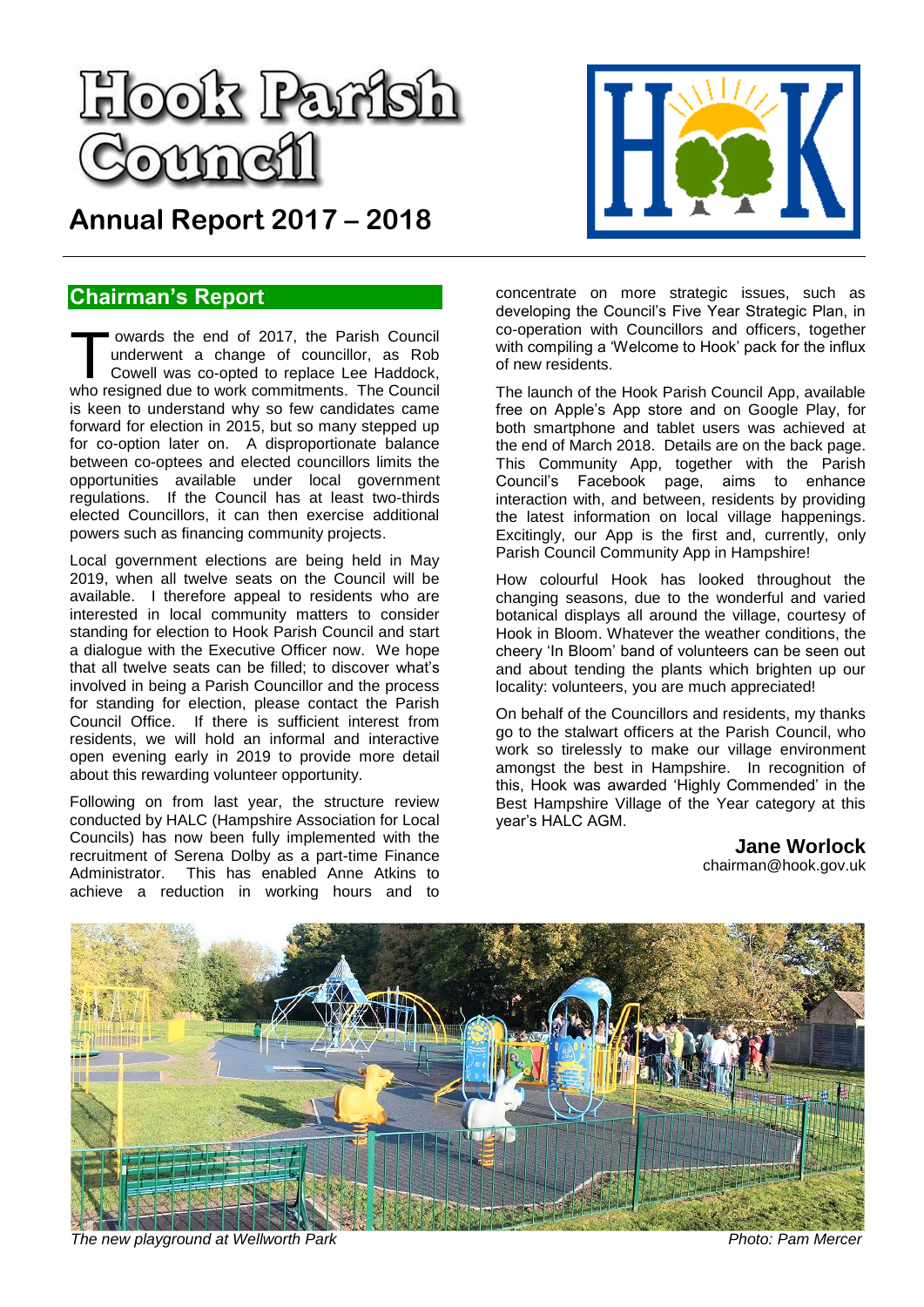## **Environment & Community**

t's been another hectic year with several key community projects successfully completed. t's been another hectic year with several key<br>
community projects successfully completed.<br>
The Wellworth Park play area was replaced with

design input from Hook's younger residents, resulting in a brightly coloured space full of entertaining play equipment. For local teenagers, a very well attended, hands-on graffiti workshop was held in October at the Skate Park. Participants were given the opportunity to display their own tagged artwork and were taught graffiti etiquette by two expert artists.

The Parish Council has made a number of grants during the year, to beneficiaries including Young at Hart, Teen Engagement, local Victim Support, Hart Citizens' Advice, MHA Hart & Rushmoor Live at Home scheme, Adult Football Club and Hook Christmas Cracker. Another defibrillator and housing cabinet, accessible 24/7, has been installed on a side wall of the Community Centre; in addition, the cabinet in the centre of the village has been replaced.

Maintenance within Bassetts Mead, to include a stretch of the River Whitewater, has involved pollarding willows, repairing the bridge over the culvert and refurbishing several gates. Tree management on Parish Council land is ongoing to provide a safe and green environment.

For those of you who are dog owners, please remember that dog 'poo bags' are available free of charge from the Parish Council office at the Community Centre from 9-12 noon on weekdays.

Hook's Community Christmas Lunch was held at Hartletts Cafe in the Community Centre, with live music, bingo and Father Christmas in attendance! Thanks go to the local businesses who so generously supported this initiative and to Jen Copeland who prepared the most fantastic lunch.

Residents are the 'eyes and ears' of a community, so if you spot anything untoward please either contact the Parish Council office or report the problem on 'Fix My Street' via the Hook Parish Council App or website. We all need to maintain Hook as a caring, vibrant community for everyone's enjoyment.

# **Debra Davies**

[debra.davies@hook.gov.uk](mailto:debra.davies@hook.gov.uk)

## **Events & Entertainment Survey**

A reply-paid questionnaire is included with this report. Please take the time to complete the survey and return it via post (postage paid) to Hook Parish Council, or it can also be found online at: **http://hook.gov.uk/surveys**.

The Parish Council wants to understand the type of activities and events that our residents would like to see taking place here, rather than going elsewhere for entertainment. Tell the Council your preferences for arts and leisure in Hook. The results of the survey will be communicated via Hook Focus and social media.

## **Planning & Infrastructure**

he year has been particularly busy for the P&I Committee as there has been a steady flow of applications for home extensions, plus some major planning applications to consider alongside commenting on the Draft Hart Local Plan.

Reserved matters applications are being submitted for the 550 homes at North East Hook, detailed applications for 102 homes on the Bartley House site and 124 homes for the elderly on the Rawlings site, plus an outline planning application for 700 homes west of Hook. Also, there are a number of applications for conversion of offices in both the Bartley Wood Business Park and the Village Centre.

As a result, Hook Parish Council has worked closely with both District and County Councillors and their respective officers to ensure that the views of the residents of Hook are taken into account when determining any planning-related applications.

The application for west of Hook (on Owens Farm) is not supported by the Draft Hart Local Plan or Hook Parish Council for a number of reasons. Apart from there being no need for more homes on greenfield sites in Hook and the need to maintain a gap between Hook and Newnham, the provisions for transport infrastructure to support the forecast people and vehicle movements and to integrate this development with the rest of Hook are wholly inadequate.

A Transport Assessment Addendum has been recently submitted but that does not contain any substantial infrastructure improvements.

Hook Parish Council is also working closely with the District and County councils to resolve parking and other infrastructure related issues raised by residents.

## **Local Plan & Neighbourhood Plan**

The Draft Hart Local Plan has passed the last stage of public consultation and the good news for Hook is that no new homes are currently required on greenfield sites in this parish. The draft is now to be submitted to the Government Inspector in May/June and we hope it will be formally adopted later this year.

The first full draft of the Hook Neighbourhood Plan was published for a public consultation on the 18th January and a positive response was made by approximately 100 residents of Hook.

The Steering Group now has significant technical support from the Department for Communities and Local Government / Locality to prepare the supporting documents and there is also an emerging masterplan for the regeneration of Hook village centre.

The next draft is now being prepared by the Steering Group ready for submission to the District Council and Independent Examination in the summer. Then further formal consultation and a referendum will hopefully be followed by formal adoption by the end of this year.

> **John Orchard** john.orchard@hook.gov.uk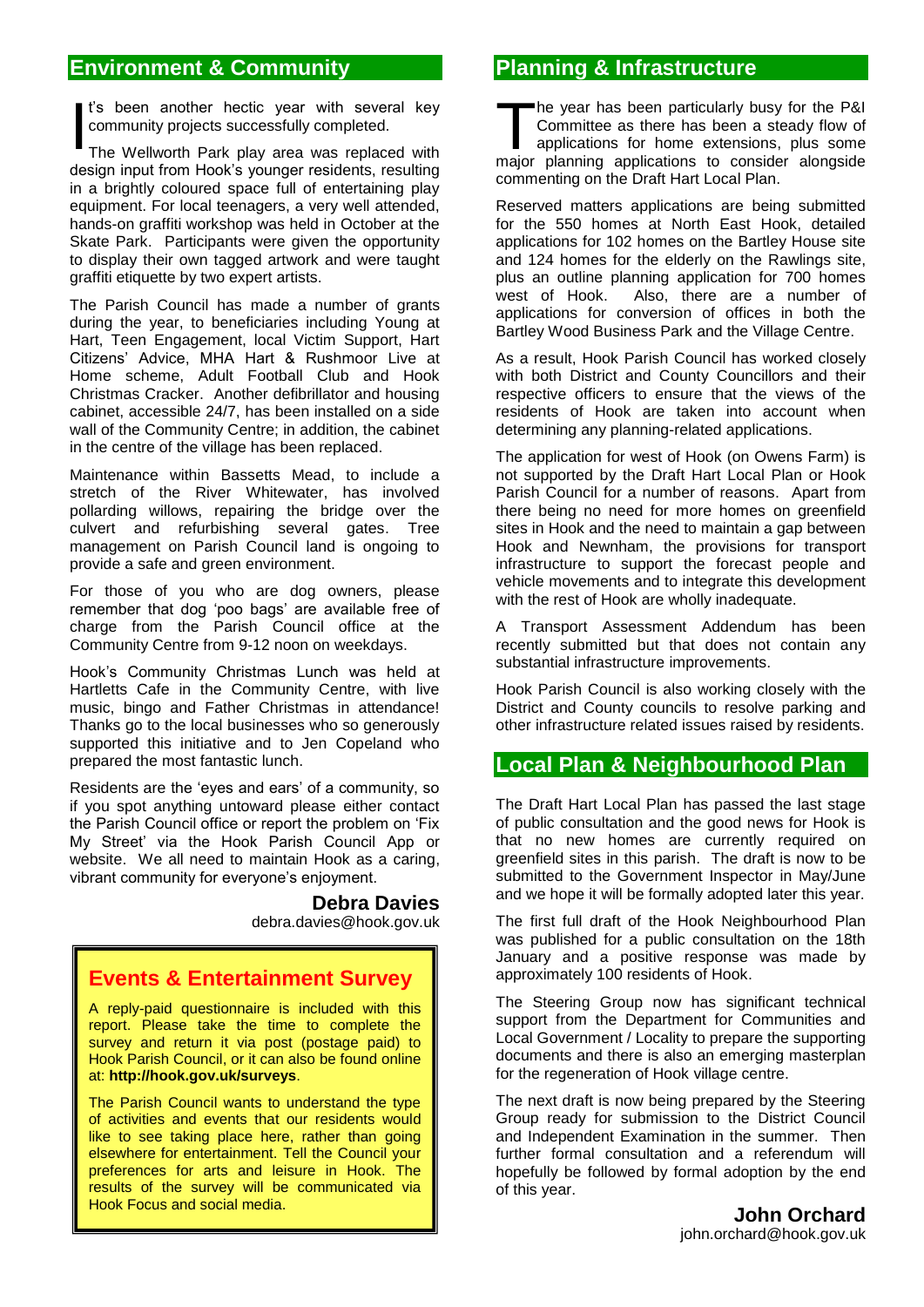## **Money Matters**

he Parish Council's share of the Community Charge (known as the Precept) for 2017-18 was set at £330,400. In practice, this was a The Parish Council's share of the Community<br>Charge (known as the Precept) for 2017-18<br>was set at £330,400. In practice, this was a<br>charge of £99.25 per annum, based on a Band D household.

The Precept covers the running costs of the variety of facilities, land management and services provided by the Parish Council, which include open spaces, such as Bassetts Mead, playgrounds, sports pitches, cemeteries, street lighting, trees, public art, Christmas lights and more. We continue to offer free preapplication planning consultations and to work closely on the development of the Hook Neighbourhood Plan.

We have supported a number of local organisations, events and charities such as The Base Youth Centre, Hook Village Show and Christmas Cracker. Where possible we obtain additional funding to enable enhancements to the facilities in Hook. We strive to maintain a balance between the need to provide the quality of facilities expected by residents whilst keeping a tight control of costs.

At the January Parish Council meeting the Parish Precept for 2018-19 was set at £363,400. This means an average Band D household will pay £105.29 pa (£2.02 per week, equivalent to a pot of tea at a local café). This takes account of all the costs incurred in running the Council's services and assets as well as a number of new and exciting initiatives and events being planned for the coming year.

Full audited accounts will be available for inspection in the Parish Council Office and on our website later in the year. Precept spent in 2017/18 can be analysed as follows in the next column:

## **Hook Village Show**

he Hook Village Show held last September battled with wind and rain, but there were events in the arena and an excellent range of The Hook Village Sh<br>battled with wind a<br>events in the arena a<br>stalls around Hartletts Park.

This year's show is on **Sunday, 15th July** from noon to 5pm in Hartletts Park, with the Craft & Produce Fayre, a village halls' fundraiser, in Hook Community Centre. The show is being organised by the Parish Council in partnership with Hook and Odiham Lions Club, supported by Odiham and Hook Rotary Club, to ensure the 2018 event is even bigger and better.

The show has been moved to July this year to improve the chance of good weather and this will enable a full arena programme, including a stage for performers, as well as a good mix of around 50 stalls and other attractions for all ages. Enter your dog in Hook's dog show, see the vintage vehicles and enjoy a glass of beer or two.

| <b>Expenditure</b>                                       | £'000 |
|----------------------------------------------------------|-------|
| Recreation and the Environment                           | 90.4  |
| <b>Youth Provision</b>                                   | 20.5  |
| Cemetery                                                 | 6.4   |
| <b>Street Lighting</b>                                   | 4.0   |
| Grants to local voluntary organisations                  | 21.0  |
| Office & Admin                                           | 24.6  |
| <b>Professional Fees</b>                                 | 5.4   |
| Wages & Salaries                                         | 72.1  |
| Project & Capital Costs                                  | 94.8  |
| Democratic & Elections                                   | 0.0   |
| <b>Other Expenditure</b>                                 |       |
| 1 Neighbourhood Plan<br>2 Repayments on Community Centre | 1.0   |
| Loan                                                     | 71.0  |
| <b>Gross Expenditure</b>                                 | 411.2 |

#### **Less Income**

| Fees and Charges (Cemetery)<br>Interest, capital payments and other | $-4.0$ |
|---------------------------------------------------------------------|--------|
| income                                                              | $-3.0$ |
| <b>Net Expenditure</b>                                              | -7.0   |
|                                                                     |        |
| Transfer to reserves                                                | -73.8  |
| Precept for 2017/18                                                 | -330.4 |

## **Anne Atkins – Executive Officer**

[eo@hook.gov.uk](mailto:eo@hook.gov.uk)

## **Dates for your diary:-**

**Annual Village Meeting Wednesday May 23rd Hook Community Centre, Ravenscroft** 8.00pm

**Hook Village Show Sunday July 15th Hartletts Park & Hook Community Centre** noon - 5.00pm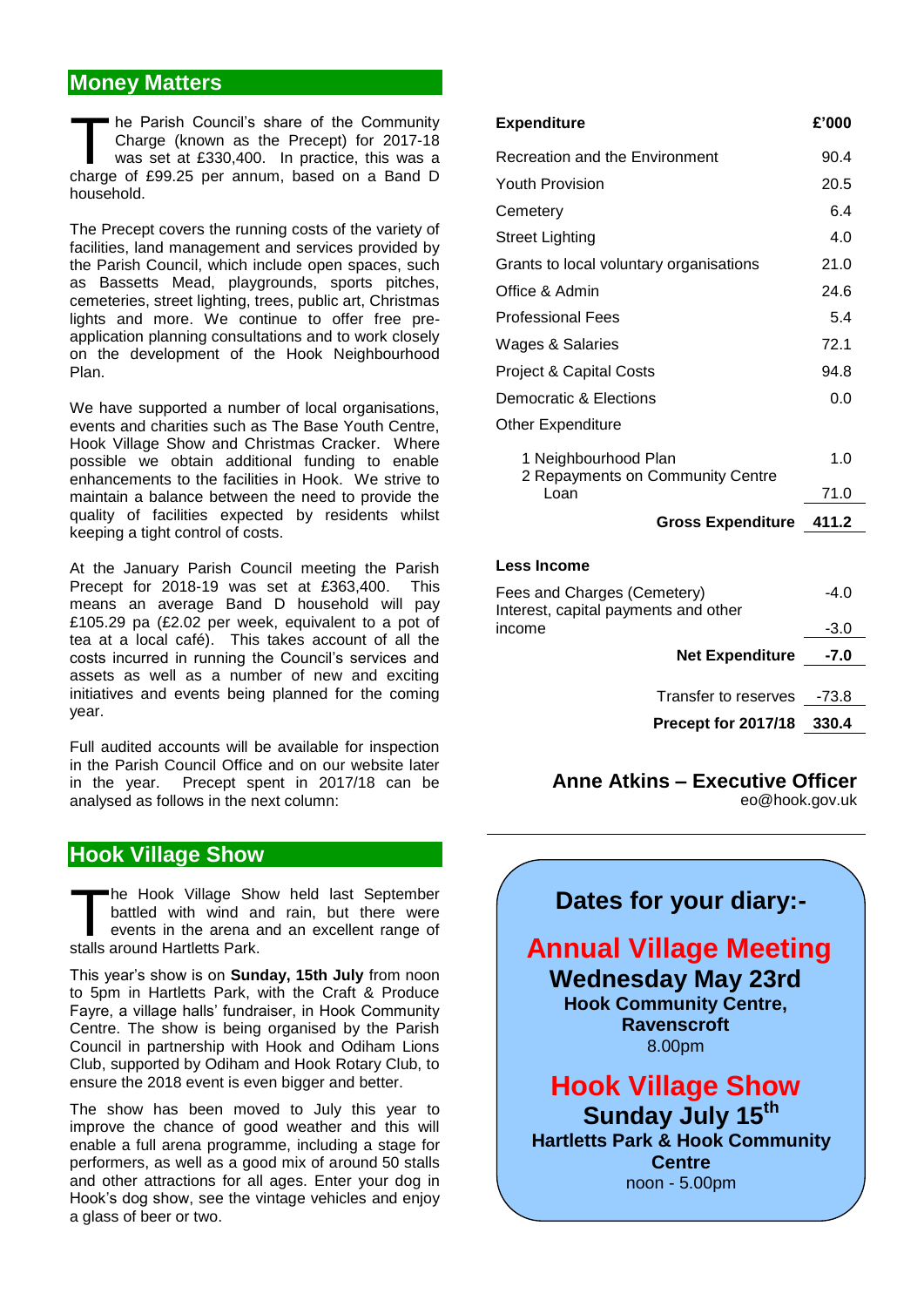## **The Hook App**

e are delighted to introduce a new App for Hook. This offers a great opportunity for residents to receive the latest information We are delighted to introduce a new App for Hook. This offers a great opportunity for residents to receive the latest information about local events and activities and to communicate directly with local groups, organisations and businesses using a smartphone or tablet. Search for 'Hook Parish Council App on the App Store or on Google Play.

The App will continue to develop as usage increases, so please tell friends, neighbours and family to download it. The main features are:



**Events calendar** – This section will be packed with information about various activities and events going on in Hook and include links to more information about the event or to ticket bookings.

**Places** – This button opens a map of Hook. Click on the place pin to access information about, or communicate with, the organisations shown.

**Fix My Street** – Directly from the main screen you can now report issues from your phone and upload photographs of the problem that you wish to report.

**More** – Here you will find local organisations along with many other features. Click on Local Organisations, select the organisation and you can call, e-mail, get directions or go to their website directly from the App.

A new "Welcome to Hook" pack will be added, to help new residents settle in and become part of the community. Until this is ready, there is a leaflet showing walks around Hook.

If you belong to a Hook organisation that would like their details included, or wishes to advertise an event please complete one or both of the registration forms on our website at:

#### **http://hook.gov.uk/app**

| Parish Council Personnel: 2017 - 2018<br>Ħ                                              |                    |                                  |                                    |  |  |
|-----------------------------------------------------------------------------------------|--------------------|----------------------------------|------------------------------------|--|--|
| <b>Executive Officer / Clerk:</b>                                                       | <b>Anne Atkins</b> |                                  |                                    |  |  |
| <b>Senior Administrative Officer</b><br>(Environment & Community)                       | Marian Bright      | Parish Council Office            | 01256 768687<br>or<br>01256 768573 |  |  |
| <b>Administrative Officer (Planning)</b>                                                | Annalie Hadfield   | <b>Hook Community Centre</b>     |                                    |  |  |
| <b>Administrative Officer</b><br>(Community Engagement)                                 | Pam Mercer         | Ravenscroft RG27 9NN             |                                    |  |  |
| <b>Administrative Officer (Finance)</b>                                                 | Serena Dolby       |                                  |                                    |  |  |
| <b>Chairman of Council &amp; Chairman of</b><br>Finance, Strategy & Resources Committee | Jane Worlock       | Emrys House, 17 Driftway Road    | 01256 764303                       |  |  |
| Vice-Chairman of Council & Chairman of<br><b>Environment &amp; Community Committee</b>  | Debra Davies       | 1 Ravenscroft                    | 01256 760882                       |  |  |
| <b>Chairman of Planning &amp; Infrastructure</b><br><b>Committee</b>                    | John Orchard       | 15 Painters Pightle              | 01256 767521                       |  |  |
| <b>Members</b>                                                                          | Jane Bonnin        | Church Path Cottage, Church Path | 01256 763287                       |  |  |
|                                                                                         | Jeff Burke         | 21 Hawthorn Rise                 | 01256 766223                       |  |  |
|                                                                                         | <b>Rob Cowell</b>  | 2 Rookswood Close                | 07707 532787                       |  |  |
|                                                                                         | Elaine Fordham     | 91 Rectory Road                  | 07412 747745                       |  |  |
|                                                                                         | Sue Hinton         | 15 Selborne Close                | 01256 763753                       |  |  |
|                                                                                         | Fergus Kirkham     | 1 Alderwood Drive                | 01256 766122                       |  |  |
|                                                                                         | <b>Barry Myall</b> | 23 Lynwood Gardens               | 01256 764640                       |  |  |
|                                                                                         | Chris Terrey       | 3 Stable Close                   | 01256 964597                       |  |  |
|                                                                                         | Angela Yates       | 23 Driftway Road                 | 01256 761812                       |  |  |



Hook Parish Council's website is at **www.hook.gov.uk**

Published by Hook Parish Council, Hook Community Centre, Ravenscroft, Hook RG27 9NN Printed by IC Printing Services, 17 Murrell Green Business Park, Hook RG27 9GR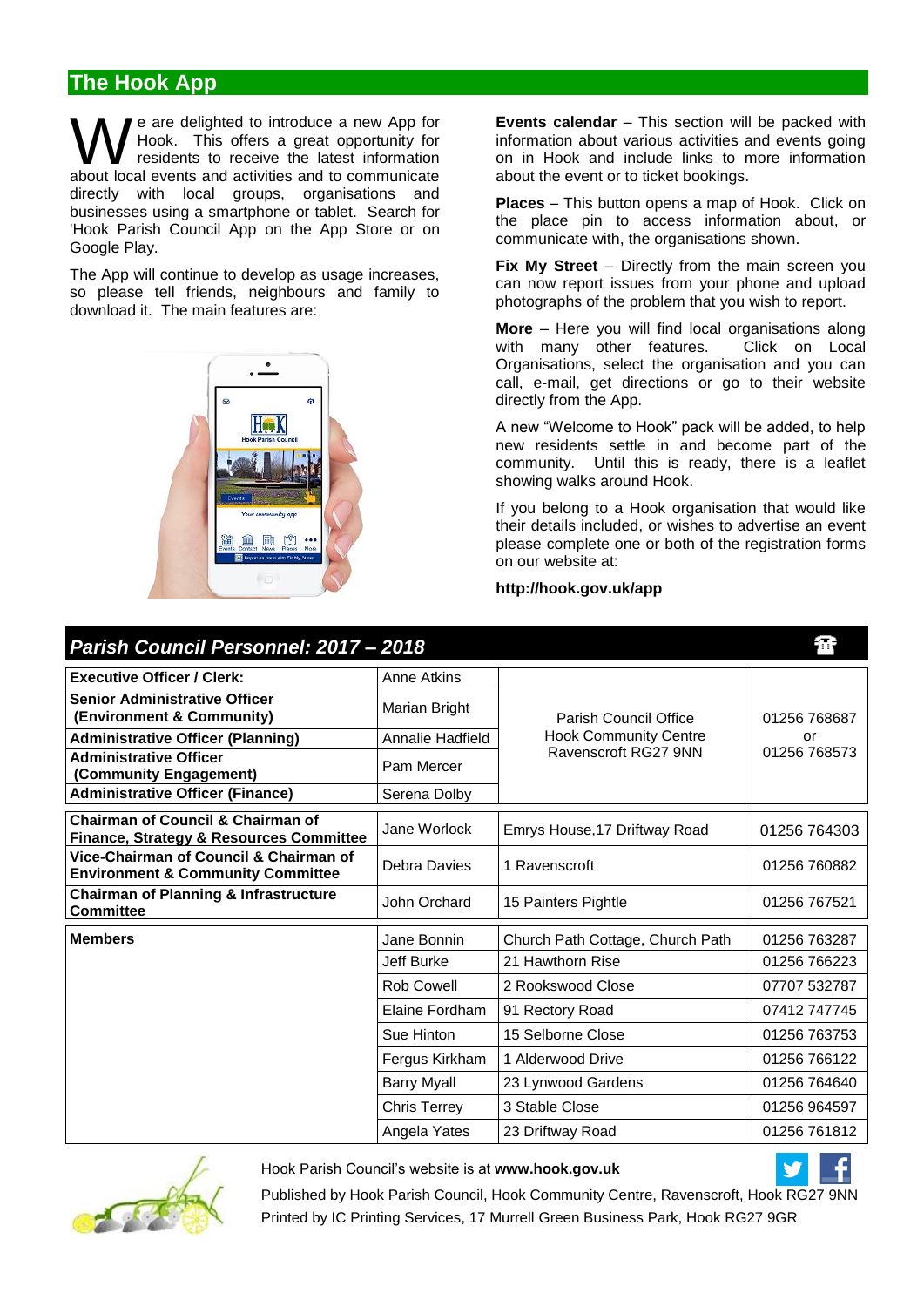## **HOOK PARISH COUNCIL VILLAGE EVENTS & ENTERTAINMENT SURVEY**

**Hook is growing and the Parish Council is keen to understand the type of activities and events residents would like to see taking place within the village, rather than travelling elsewhere for entertainment. We would appreciate a few minutes of your time in completing the following questionnaire. You can also complete this online at: [www.hook.gov.uk/surveys](http://www.hook.gov.uk/surveys)**

**Please note: this survey is per person, not per household. Additional copies are available from the Hook Parish Council Office.**

**Q1. Below are examples of types of events or activities which you may like to see provided within Hook:**

PLEASE CIRCLE THE APPROPRIATE SCORE, WHERE: **5** = DEFINITELY ATTEND, **4** = FAIRLY LIKELY TO ATTEND, **3** = POSSIBLY ATTEND, **2** = UNLIKELY TO ATTEND AND **1** = DEFINITELY WILL NOT ATTEND. **0** = DON'T KNOW.

|        | <b>FILM VIEWINGS:</b> |        | LIVE MUSIC:           |        | <b>THEMED EVENTS:</b>    |
|--------|-----------------------|--------|-----------------------|--------|--------------------------|
| 543210 | Childrens' cinema     | 543210 | Classical music       | 543210 | American line dancing    |
| 543210 | Evening cinema        | 543210 | Indoor live music     | 543210 | Ballroom or Latin dance  |
| 543210 | Foreign language      | 543210 | International music & | 543210 | Comedy night             |
| 543210 | Movie and a meal      |        | meal e.g. French      | 543210 | Disco night (60's-90's)  |
| 543210 | Nostalgia films       | 543210 | Jazz festival         | 543210 | Scottish country dancing |
| 543210 | Outdoor cinema        | 543210 | Outdoor live music    | 543210 | Talent contest           |
| 543210 | Weekend cinema        | 543210 | Picnic in the park    | 543210 | Village barn dance       |
|        |                       | 543210 | Roller disco          |        |                          |
|        |                       |        |                       |        |                          |

|        | <b>MISC ACTIVITIES:</b>               |        | <b>GROUP LESSONS:</b> |        | <b>SEASONAL EVENTS:</b>  |
|--------|---------------------------------------|--------|-----------------------|--------|--------------------------|
| 543210 | <b>Badminton</b>                      | 543210 | Crafts                | 543210 | Christmas market         |
| 543210 | Table tennis                          | 543210 | Dance                 | 543210 | Craft fairs              |
| 543210 | Bumps and babies                      | 543210 | <b>Fitness</b>        | 543210 | Summer fetê              |
|        | groups                                | 543210 | ΙT                    | 543210 | Food festivals           |
| 543210 | Literary lunches<br>(Meet the Author) | 543210 | Language              | 543210 | Pamper/beauty nights     |
| 543210 | Meet & make craft<br>group            | 543210 | <b>Music</b>          | 543210 | Street party in the park |

**Q2. Please give below, details of any other specific event or activity you would definitely support:**

**Successful events are best organised by people with enthusiasm for the activity. If you are willing to assist in organising any of the above in Hook, please give your contact details below.**

**Print Name:**

#### **E-mail: Telephone:**

Thank you very much for taking part in this questionnaire. Please return your questionnaire by **30th May 2018.** In providing your contact details we will only use these to communicate with you in respect to this survey or other Hook Parish Council matters where your permission has been given. We will not share your data with any third party without your prior consent.